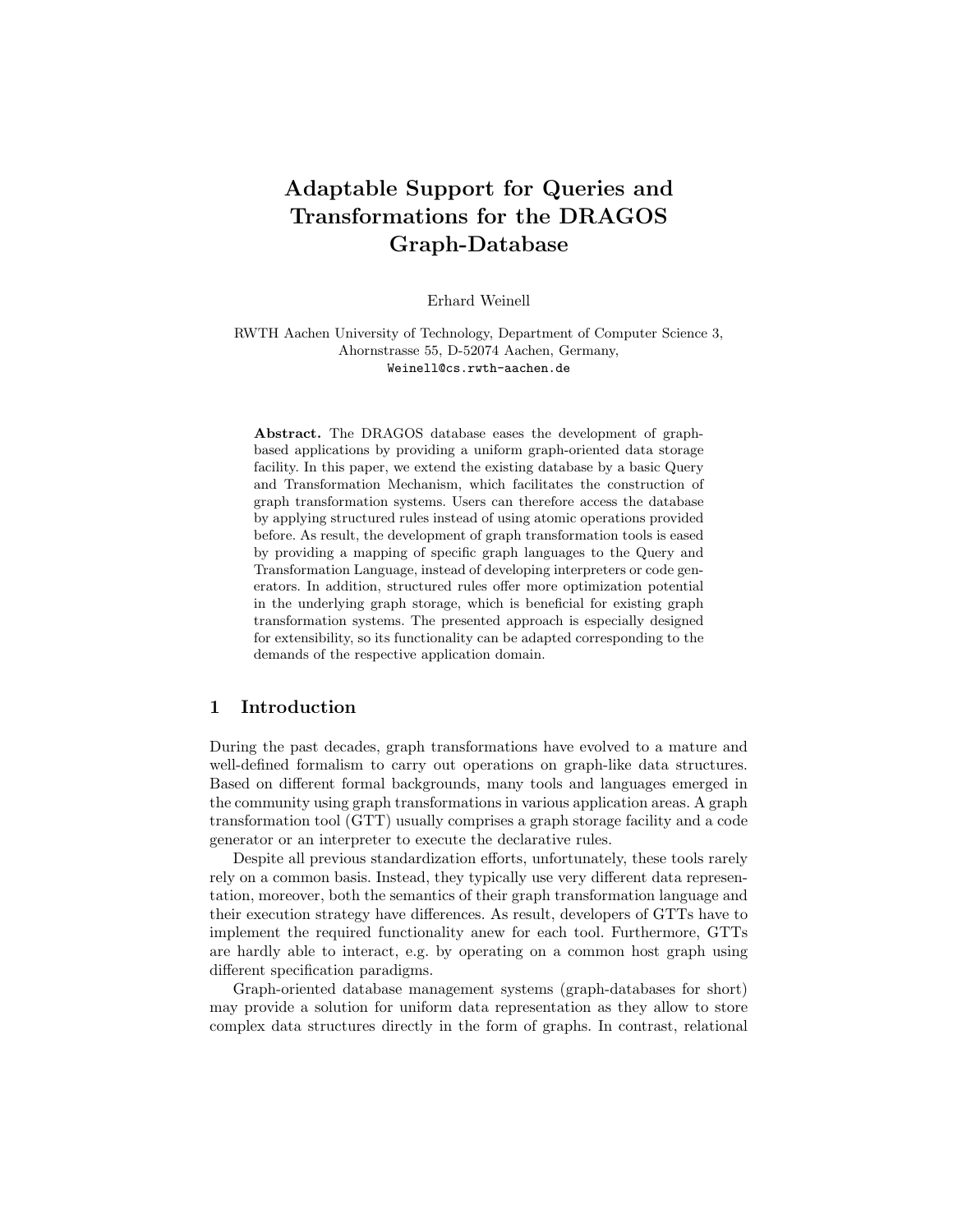

Fig. 1: Applying DRAGOS in graph transformation systems

or object-oriented databases usually require technical helper elements, e.g. additional tables to store many-to-many relations. DRAGOS<sup>1</sup> [1] is the latest representative of this class of databases developed at our department, which supports various back-end databases and model representation formalisms.

However, supporting the interaction between different GTTs is a more difficult challenge, due to semantic mismatches between the languages used by these tools. Exchange formats like GTXL [2] provide a common syntactical representation, but fall short in describing the meaning of a graph transformation rule.

This paper proposes an approach to provide a universal platform which eases the development of GTTs. A coarse-grained overview on the architecture is given in Figure 1. By providing a universal Rule Processing Engine, GTTs can rely on the offered functionality, instead of providing an own code generator or interpreter. The engine is fed by a Rule Repository, which stores the modeled graph transformation system (GTS) in a specialized, low-level graph language. The rule repository actually is a regular DRAGOS instance which stores the GTS in a graph-based form. Graph Transformation Tools transform a GTS modeled in their own respective language into the language provided by the processing engine. This transformation step actually maps the semantics of the GTT's language onto the language of the processing engine.

At runtime, the Rule Processing Engine accesses (possibly multiple) DRAGOS instances acting as Data Repository to query and transform the stored graphs. Although, conceptually, this engine acts like a rule interpreter, it might apply code generation techniques internally, depending on its implementation. A UI Framework, which provides a comprehensible representation to the user, selects processing rules from the rule repository, and updates its view structure from the data repositories. Each graph-database uses its own storage backend, which might vary between fast in-memory solutions and relational databases, including

<sup>&</sup>lt;sup>1</sup> Database Repository for Applications using Graph-Oriented Storage, previously Gras/GXL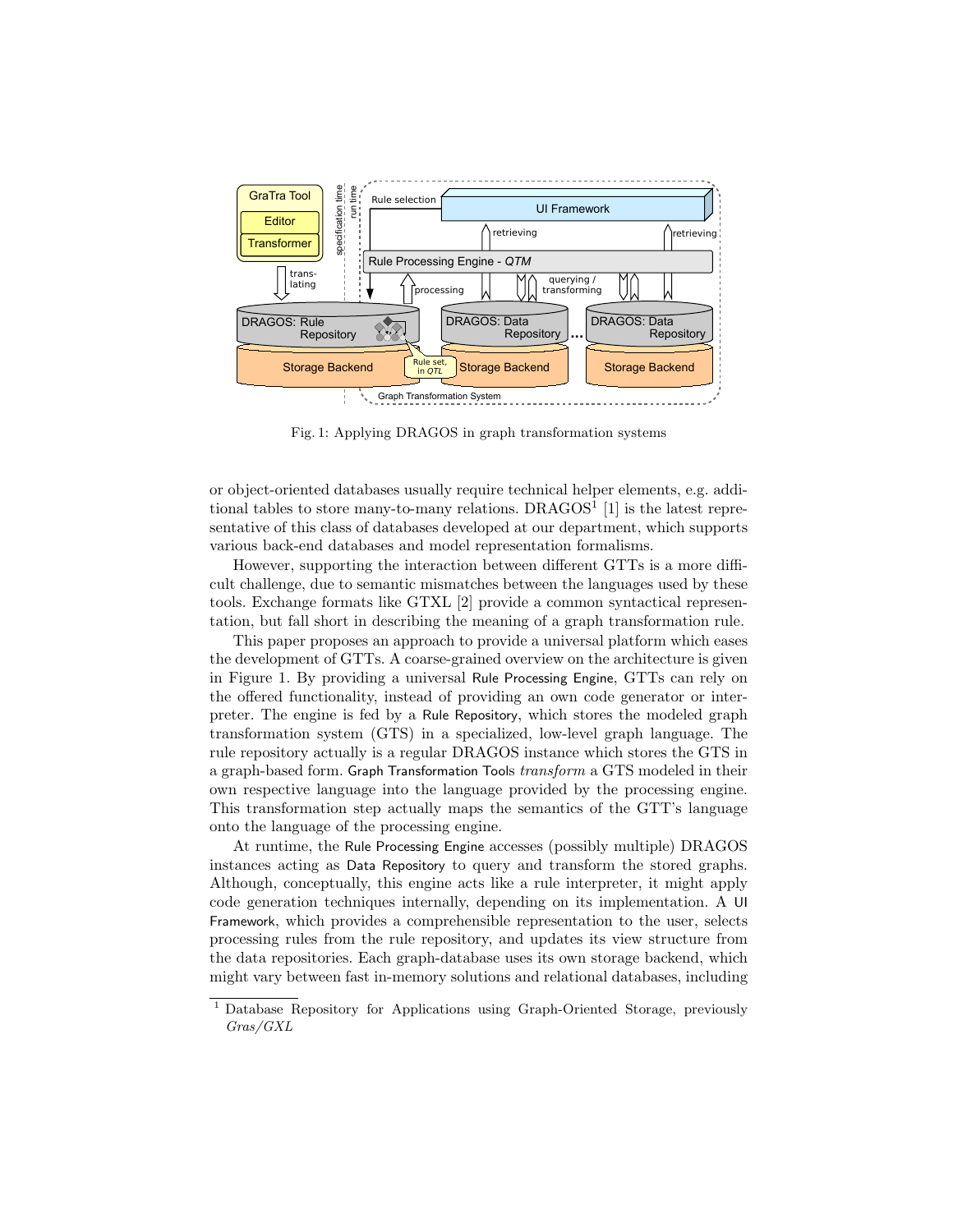transaction support. Providing a graph-based interface to existing applications by implementing a corresponding storage wrapper would be feasible as well. Note that the multiple database instances depicted in the figure only illustrate the openness of the framework. They might collapse into a single database in practice. However, the ability to access multiple data storages by a single rule processor is especially useful in the area of data-oriented tool integration, where existing tools are coupled by data translation.

Neither DRAGOS nor its predecessors offer such a processing engine, but only provide atomic retrieval and update operations through an API. Therefore, we currently develop a Query & Transformation Mechanism (QTM) which is able to represent a GTS using a basic Query & Transformation Language (QTL). In contrast to common GTTs, we do not provide a closed system, but strive for an open and extensible architecture to support a wide range of existing graph models and corresponding languages. The QTM yields several advantages from which both existing and newly developed graph transformation tools may benefit:

- Development effort for deriving executable GTS from a declarative specification is reduced, as the "semantic gap" between the specification and the corresponding execution framework is decreased: Instead of generating code based on atomic graph operations, the target domain becomes the DRAGOS QTL, which is considerably closer to a declarative modelling language. Furthermore, the required translation can be conducted based on the abstract syntax graphs of the application-specific graph language and the QTL, essentially making this a matter of model transformation.
- The effort is also reduced for adding additional language constructs to an application-specific graph language, as the QTL is prepared for extensibility itself. Furthermore, such constructs can be transferred to other graph languages by developing an extension of the DRAGOS QTL.
- In case of DRAGOS, evaluating complex queries is significantly more efficient compared to the processing of atomic operations, as conducted by generated code. We will outline this issue towards the end of this paper.
- The set of graph transformation rules can be extended and changed even at runtime of the GTS, thus supporting ad-hoc queries as well.

This paper presents the QTL currently being developed, and discusses its interaction with existing graph languages. In the following Section 2, relevant aspects of the DRAGOS system are introduced. Afterwards, Section 3 introduces the QTL by means of an example. Section 4 then presents the embedding of the QTM into the DRAGOS architecture. Relations to existing approaches are discussed in Section 5 followed by a conclusion in Section 6.

# 2 DRAGOS architecture and graph model

Unlike its predecessors, DRAGOS does not provide an own graph storage facility. Instead, only a common interface, the so-called core graph model, is defined.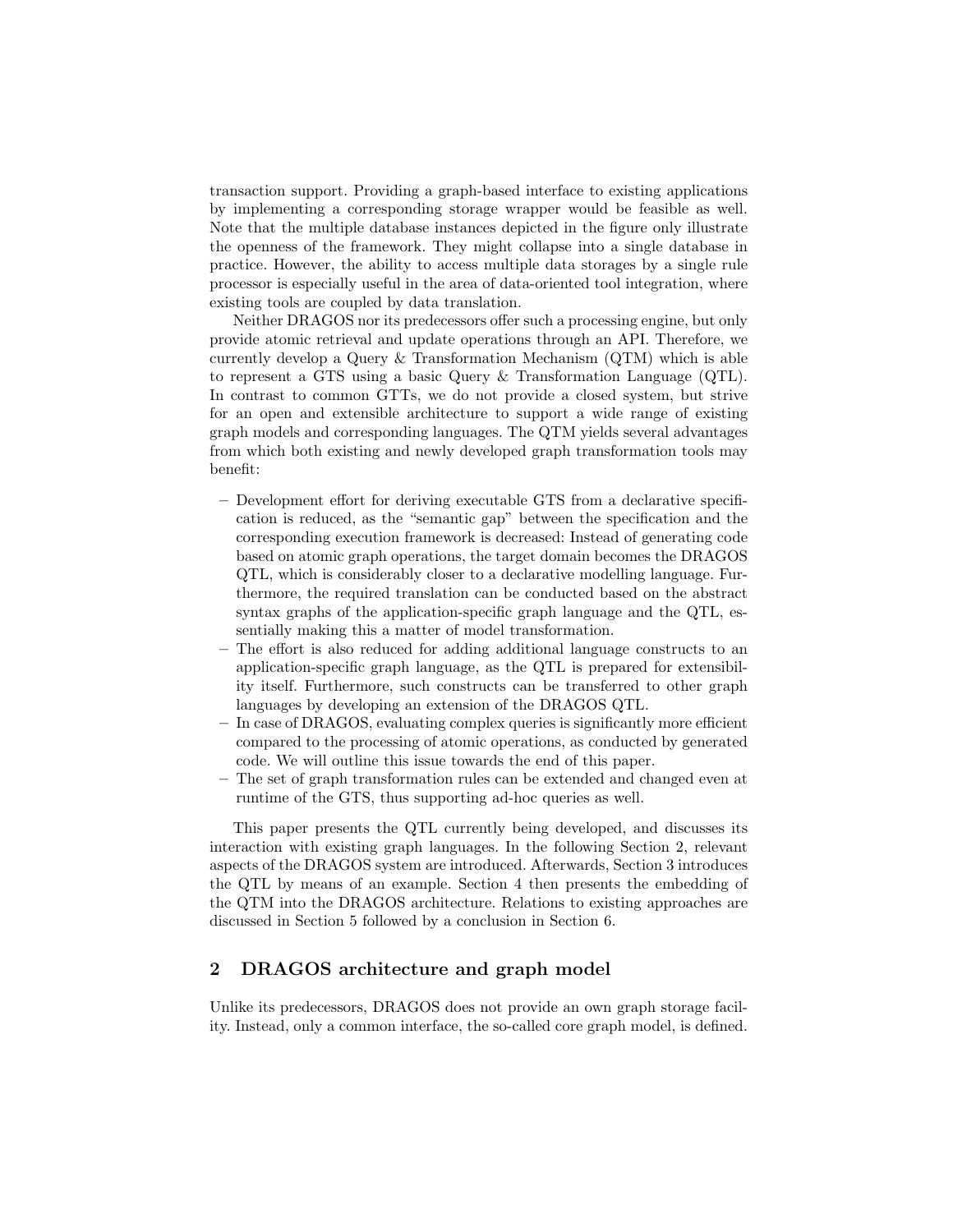Several implementations of this interface exist, which use existing database management systems as storage facility. Implementations are available for various databases accessible through JDBC and for the Java Data Objects framework. For testing purposes, an in-memory storage is provided. Database-specific implementations initialize connections to the database and perform queries and updates corresponding to the operations invoked on the core model.

Figure 2 shows a coarse-grained overview of the DRAGOS architecture. In the middle, the DRAGOS Kernel encapsulates the core graph model and a set of basic services. The responsibility of services include opening and closing of databases as well as transaction and event management.



Fig. 2: DRAGOS architecture

Graph model. DRAGOS offers a rich graph model originally inspired by the Graph eXchange Language (GXL) [3]. The model supports hierarchical graphs including graph-crossing connections and n-ary edges (i.e. relations). Nodes, graphs, edges and relations are treated as first-class citizens, and thus can be identified and attributed. This enables flexible connections between entities, e.g. edges connecting edges and the attribution of all entities. All entities need to be typed by some graph entity class. Type hierarchies are supported, including multiple inheritance. As discussed in Section 3, the graph model's overall flexibility however complicates the development of a QTL, as all expressible constructs need to be covered appropriately.

# 3 Query & Transformation Language

As announced in Section 1, the intended use of the DRAGOS QTL is to provide tool support for existing and novel graph languages. Therefore, the QTL has to be able to cover different graph language approaches appropriately, and to enable an easy translation of the corresponding rules. Furthermore, the QTL should be suited to use the entire DRAGOS graph model, e.g. querying nested graph structures and hyperedges should be supported. This section first examines a transformation rule from an application-specific language, and introduces the QTL by means of this example.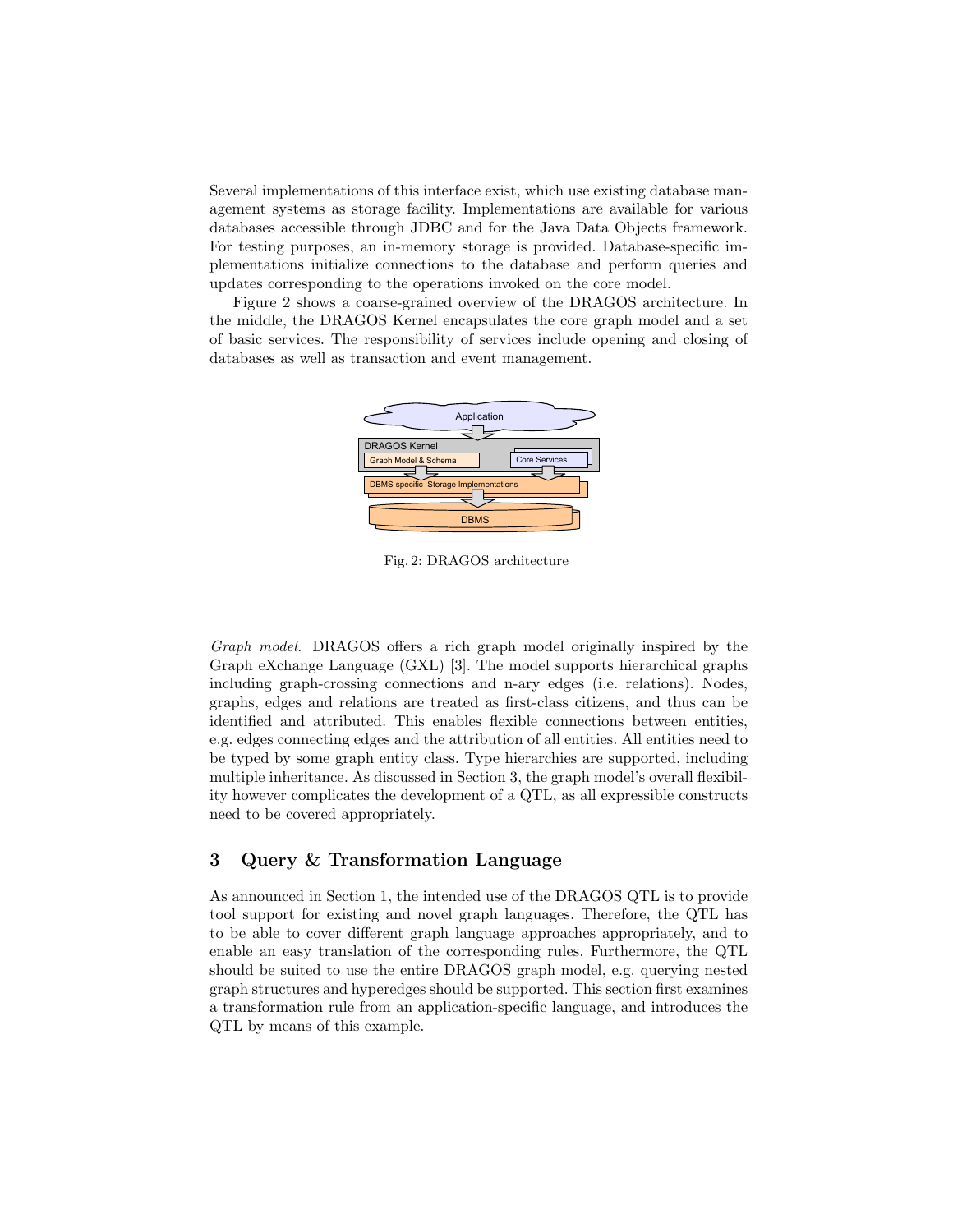

Fig. 3: Example transformation rule in application-specific language

#### 3.1 Application-specific graph language: An example

Figure 3a shows a transformation rule modeled using the PROGRES graph transformation language. A transformation rule describes a graph structure to be found in the runtime graph on its left-hand side (LHS, upper part). In this case, two nodes of type A and one node of type B connected by edges of type e are queried. If this pattern is found in the graph storage, it is transformed corresponding to the rule's right-hand side (RHS, lower part). Here, nodes assigned to '1 and '3 are preserved, as corresponding variables  $(1'$  resp. 3') are present on the RHS. The node assigned to '2 is deleted in the course of the transformation, whereas a new node of type C is created and assigned to 4'. As edges are neither identified nor attributed in the PROGRES graph model, they do not need to be preserved explicitly: Removing all edges of the LHS and inserting edges corresponding to the RHS has the same effect as preserving edges if possible.

Figure 3b shows the same transformation rule represented in the abstract syntax model of PROGRES. Objects of type OblNodeDecl and EdgeDecl represent entities to be retrieved from the database, with the required type stored in the type attribute. The class OldOblNodeDecl represents objects on the RHS which retain a node during the transformation. Consequently, they have a OblNodeDecl assigned via an old node edge. Nodes assigned to an OblNodeDecl without such an edge are deleted during the transformation process. NewEdgeDecl represents an edge on the RHS. As explained above, there is no explicit correspondence to edges of the LHS. To process this query by the QTM, it needs to be translated into the QTL.

#### 3.2 Language structure

The Query & Transformation Language should be able to concisely represent rules modeled in an arbitrary application-specific language, and therefore requires a universal basis. We identified the principle of constraint satisfaction as such a basis, as it allows a clear distinction between the queried entities, and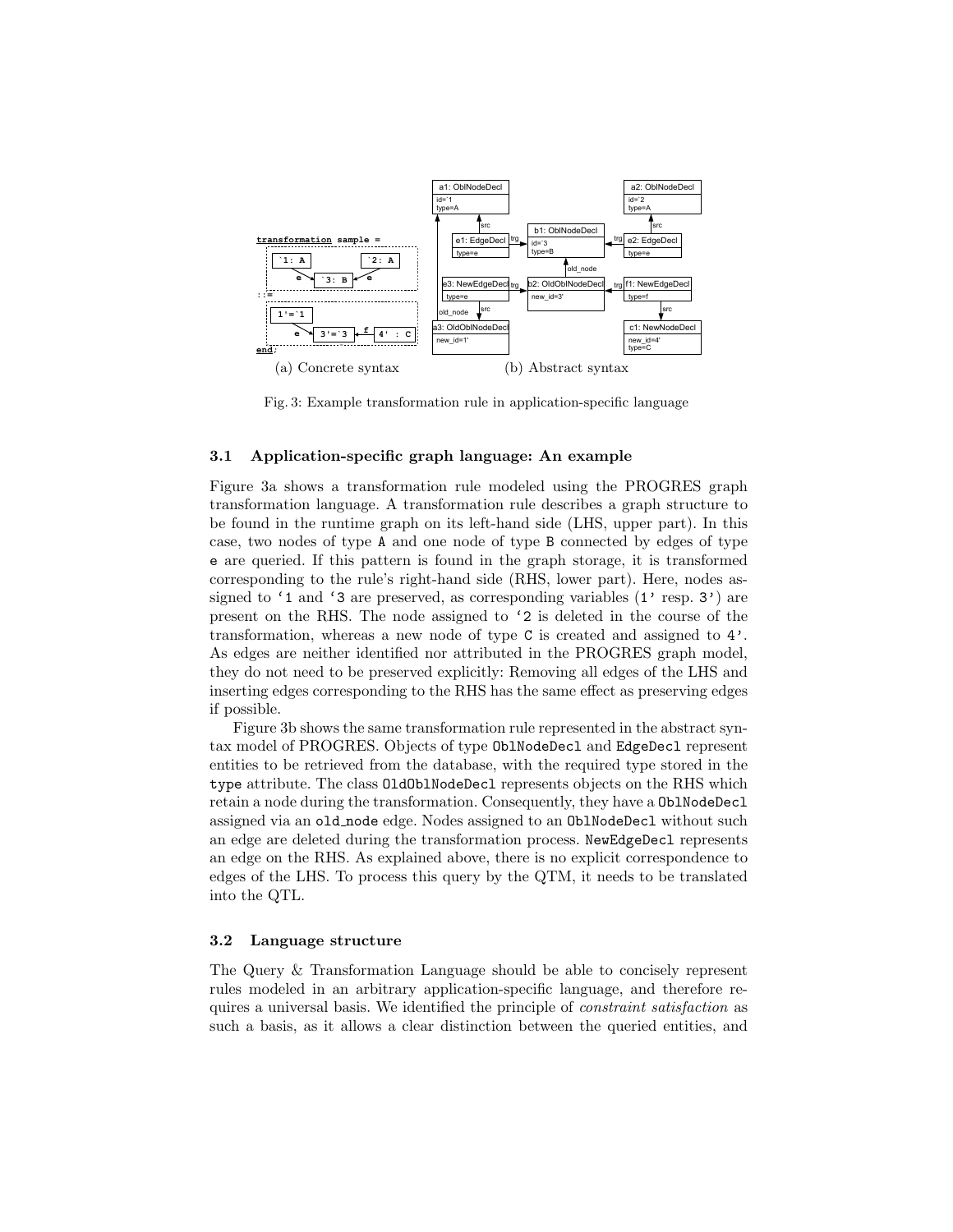

Fig. 4: Core language meta-model (excerpt)

their desired properties. This idea has been introduced previously, e.g. for efficiently implementing pattern matching algorithms [4] or search-plan generation [5]. As result, distinct properties such as containment within a graph or restriction to a specific type can be modeled by attaching constraints to a variable. These properties can be neglected by not adding these constraints, e.g. to query connections of an arbitrary type between graph entities.

Figure 4 shows an excerpt of the meta-model of the generic core language. A Pattern contains a set of PatternElements, i.e. Variables, Constraints and Operators. Variables are placeholders for entities found during pattern matching. Constraints restrict legal assignment of entities to Variables. Among others, Constraints restrict entities to a specific type, check connectivity between entities, or containment within a graph. The role attribute of the Restricts association distinguishes between Variables a Constraint restricts. For example, the ContainmentConstraint needs to distinguish between Variables holding the parent graph and the child entity, as both may refer to graphs.

An assignment of graph entities to Variables of a Pattern not violating any of its Constraints is called a Match. Each Match aggregates a set of Assignments, which relate a Variable to exactly one GraphEntity. We require that each Variable with an attached Constraint has to be present in a Match, so partial matches are not allowed. Unconstrained Variables are not bound during pattern matching.

Operators define how entities bound to a Match should be transformed. Each Operator effects exactly one entity assigned to a Variable. To do so, the Operator may Requires values of other variables as parameter. Required variables are distinguished by a role name. Creation and deletion of an entity extend and reduce the match by the effected variable, respectively. Operators can be executed only if all required Variables are bound. This indirectly imposes an order on the operator's execution, as required variables need to be bound in advance.

In general, the execution order of operators might influence the result of the transformation. To avoid ambiguities, we require that variables are either bound to an entity, or a new entity is created by a transformation rule. Furthermore,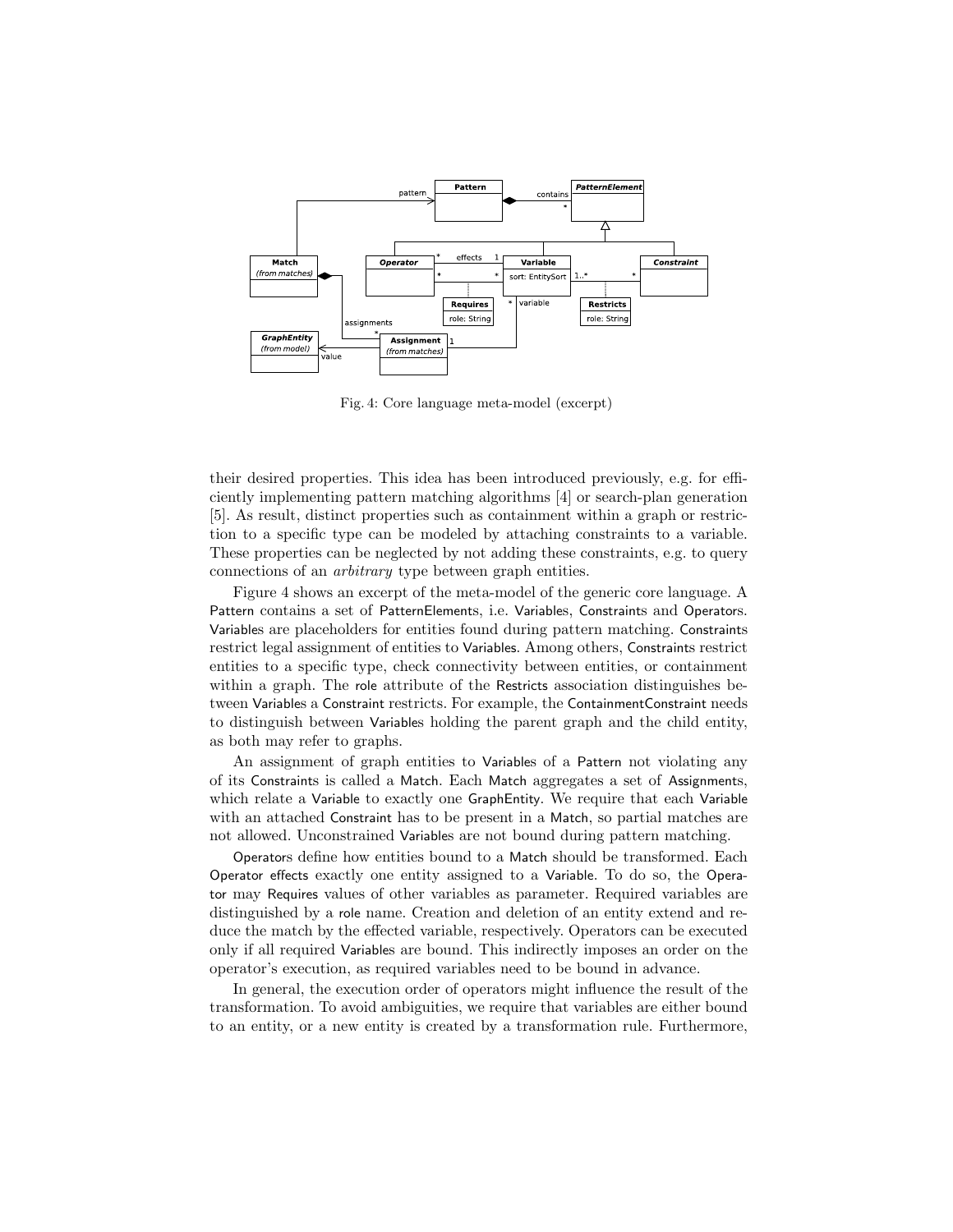

Fig. 5: Example transformation rule in the DRAGOS core language

only entities bound to a variable may be deleted. In addition to these restrictions, all operators must act in a single-step manner, i.e. only results of the pattern matching phase may be taken into account when modifying graph entities. For example, computing an attribute value may only be based on the attribute values before the first operator invocation. Therefore, the computed result does not depend on other attribute updates within the same transformation.

Figure 5 shows the transformation rule from Figure 3 after translation to the DRAGOS core language. Circles represent Variables for each node or edge queried or created by the transformation rule. Rhombs depict constraints which a value of a variable has to fulfill. Dashed lines relate constraints to variables, e.g. the IncidenceConstraint puts three variables into relation as source, target and connector. The IsomorphismConstraint ensures that different entities are bound to the attached variables. TypeConstraints restrict the variables' values to entities of the type denoted by the type attribute. *Hexagons* represent operators which denote modifications of the matched graph entities. Here, the entity assigned to the third NodeVariable is deleted and removed from the match. The deletion of an entity also causes the deletion of incident edges and relation ends to prevent dangling connections. Therefore, explicit deletion of the retrieved edge is not required. In contrast, newly created entities are assigned to the two variables on the right, with their type passed via the type attribute of the operator. The variable effected by an operator is attached using a solid line, whereas required variables are connected by a dashed line. To create an edge, its source and target entities are required. The right-most variable is not connected to any constraint, so it is not bound during pattern matching. Hence, creation of the edge is postponed until its designated source node has been created, as the corresponding variable is bound to the new entity afterwards.

This basic representation of the example rule does no longer contain any specifics of the PROGRES language. For example, the implicit condition that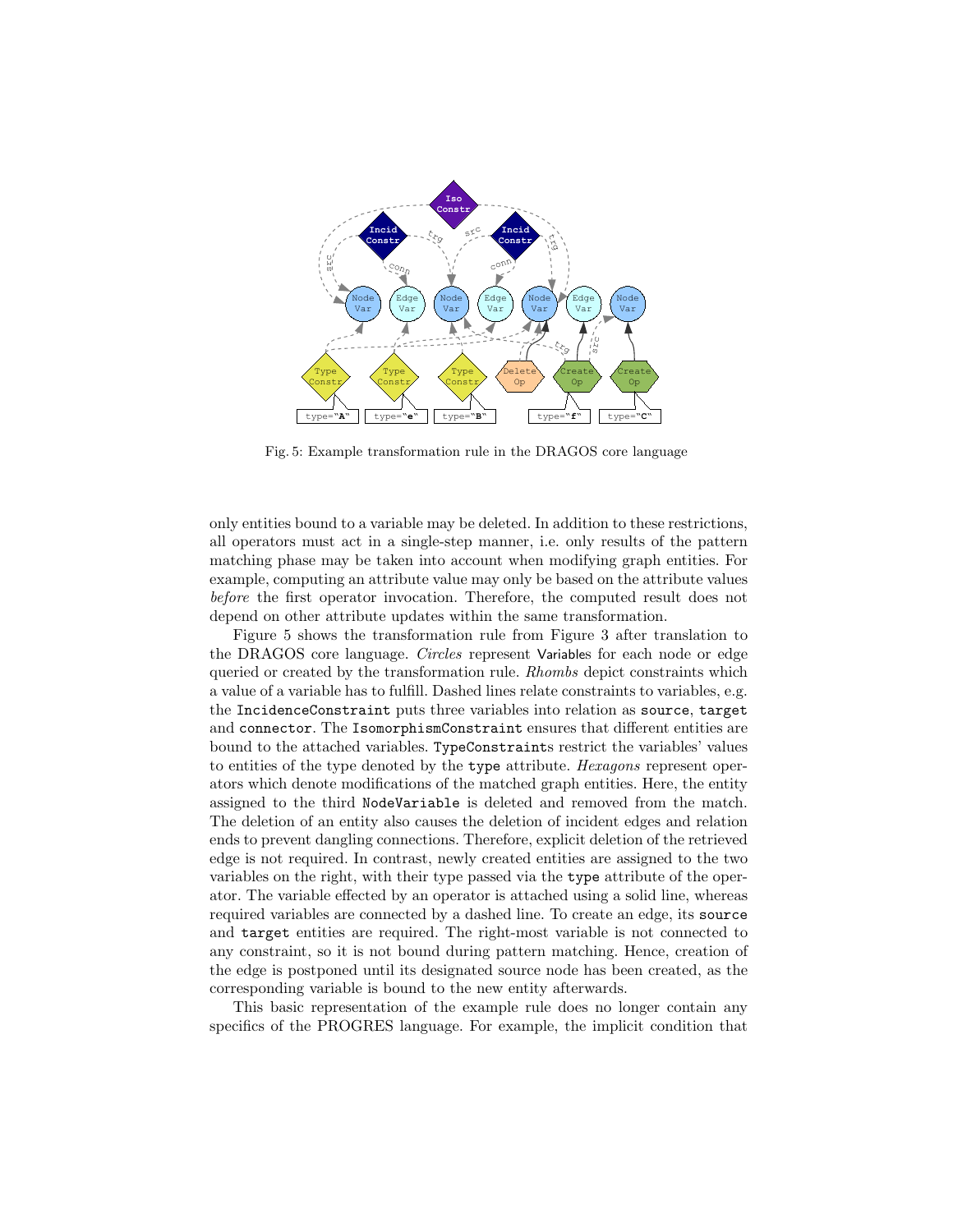

Fig. 6: Application integration with the DRAGOS QTM

distinct entities have to be assigned to the node variables of Figure 3 is explicitly expressed by an IsomorphismConstraint. LHS and RHS are condensed into a single pattern, using operator nodes to express actions. Note, that this pattern could be changed easily to query connections between edges instead of nodes, by changing the variables' sorts. Such queries are not possible in common graph transformation languages.

# 4 Query & Transformation Mechanism

In this section, we clarify how GTS access the Query & Transformation Mechanism and how the QTM is embedded into the DRAGOS architecture.

#### 4.1 Application integration

Figure 6 shows how GTS modeled in an application-specific language interact with the DRAGOS QTM. As mentioned in Section 1, the corresponding rules are converted to the DRAGOS core language. This can be achieved by importing the corresponding rules's ASGs into the graph-database, e.g. by parsing a textual representation. Furthermore, we currently implement an import mechanism to access EMF-based model repositories. The translation results in a graph structure representing a set of QTL rules, which are processed by the QTM's language implementation.

In order to map the application-specific graph language to the QTL, a set of model transformation rules translate the increments of the GTS' rules to patterns of the QTL. By this translation, the respective language's semantics are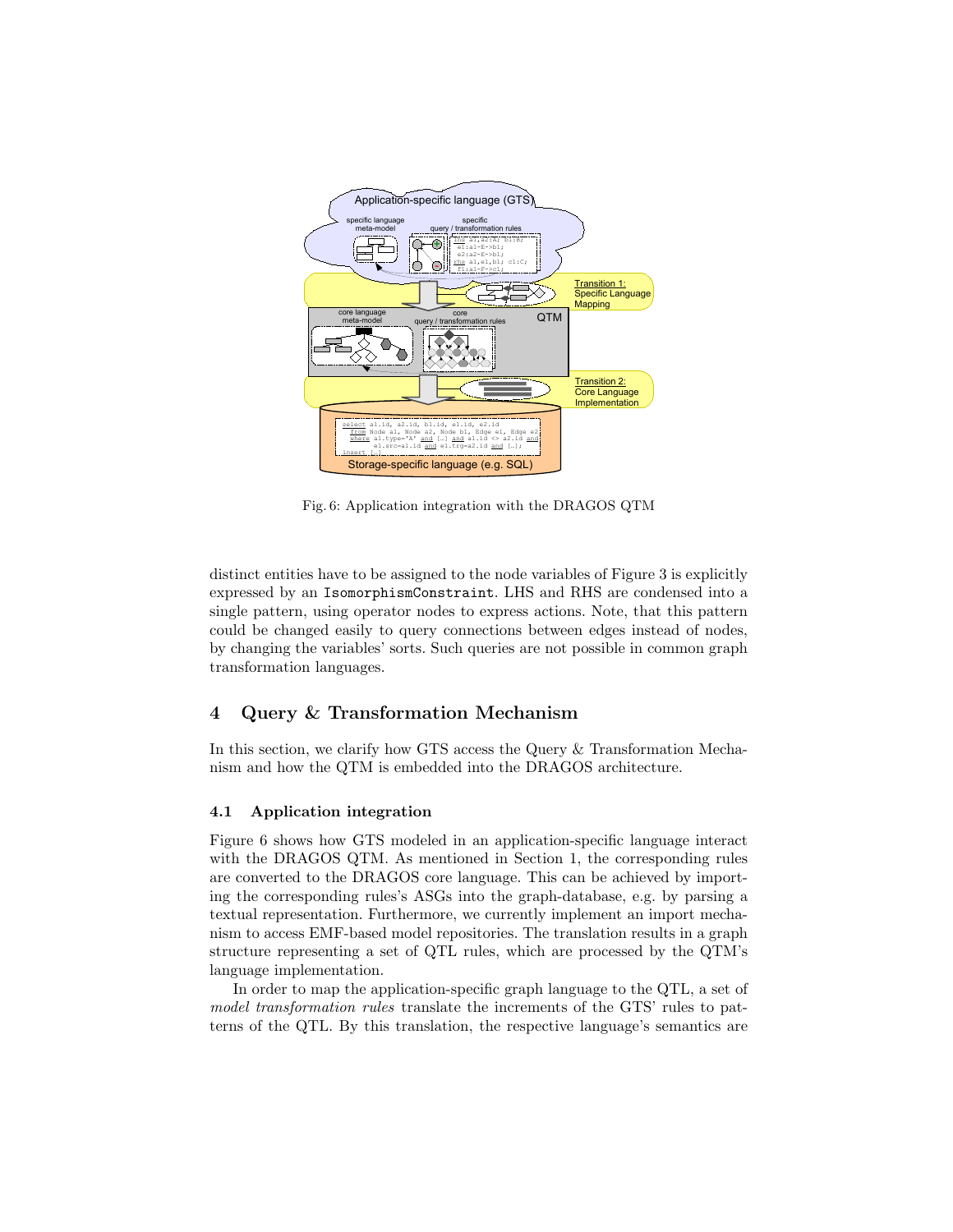mapped to the core language. For example, the two graph transformation languages PROGRES and GROOVE treat rules differently regarding isomorphism: In PROGRES, each node may be bound to only one variable during pattern matching, but allows exceptions using folding groups. The default treatment is the other way around in GROOVE, where exceptions are specified using merge embargo edges. To cover the former case, an isomorphism constraint is connected to all variables whose values should be pairwise disjoint. For the latter, isomorphism constraints are simply added between those variable connected by a merge embargo edge.

As the model transformation process operates on the graph-database exclusively, its corresponding rules can again be specified using the QTL. Therefore, a convenient representation of these rules is desirable, which can be achieved by an own application-specific language. Its purpose is to allow a convenient development of application-specific language mappings. Such an integration language is currently being developed, which naturally profits from existing work in the field of model transformations.

## 4.2 Embedding into the DRAGOS architecture

The fact that DRAGOS can utilize relational databases as storage backend suggests that the QTM should use their sophisticated query functionality to enable efficient execution. Regarding SQL databases, rules modeled in the QTL can be translated into corresponding SQL queries and update operations, as indicated in the lower part of Figure 6. This transition is currently implemented based on templates. Basically, they create increments in the FROM part of the SQL query for each variable, and increments in the WHERE part for each constraint.

As not all available backend implementations provide database-like functionality, a backend-independent solution is required, too. As the DRAGOS graph model is the common interface of all available implementations, we provide a rule interpreter based on this model. This interpreter is called the Generic Implementation in Figure 7, where the architecture of the QTM is depicted. Gray arrows indicate the approach of processing QTL rules using the Generic Implementation, White arrows show the processing by a backend-specific language implementations, such as by deriving SQL code. Although the latter choice allows a more efficient processing, it can only be used if a corresponding language implementation is available for the applied DRAGOS backend. The Controller Service therefore selects the appropriate processing path at runtime.

Although it might appear questionable why not all existing backend implementations can be augmented with an appropriate QTL implementation, this approach is especially necessary for adding language extensions. Also note that the chosen processing step, e.g. rule interpretation or query generation, is completely independent of the actual application-specific language. Therefore, the two transitions shown in Figure 6 can be combined arbitrarily. In this sense, the QTL acts as an interface separating backend functionality from the applicationside GTS.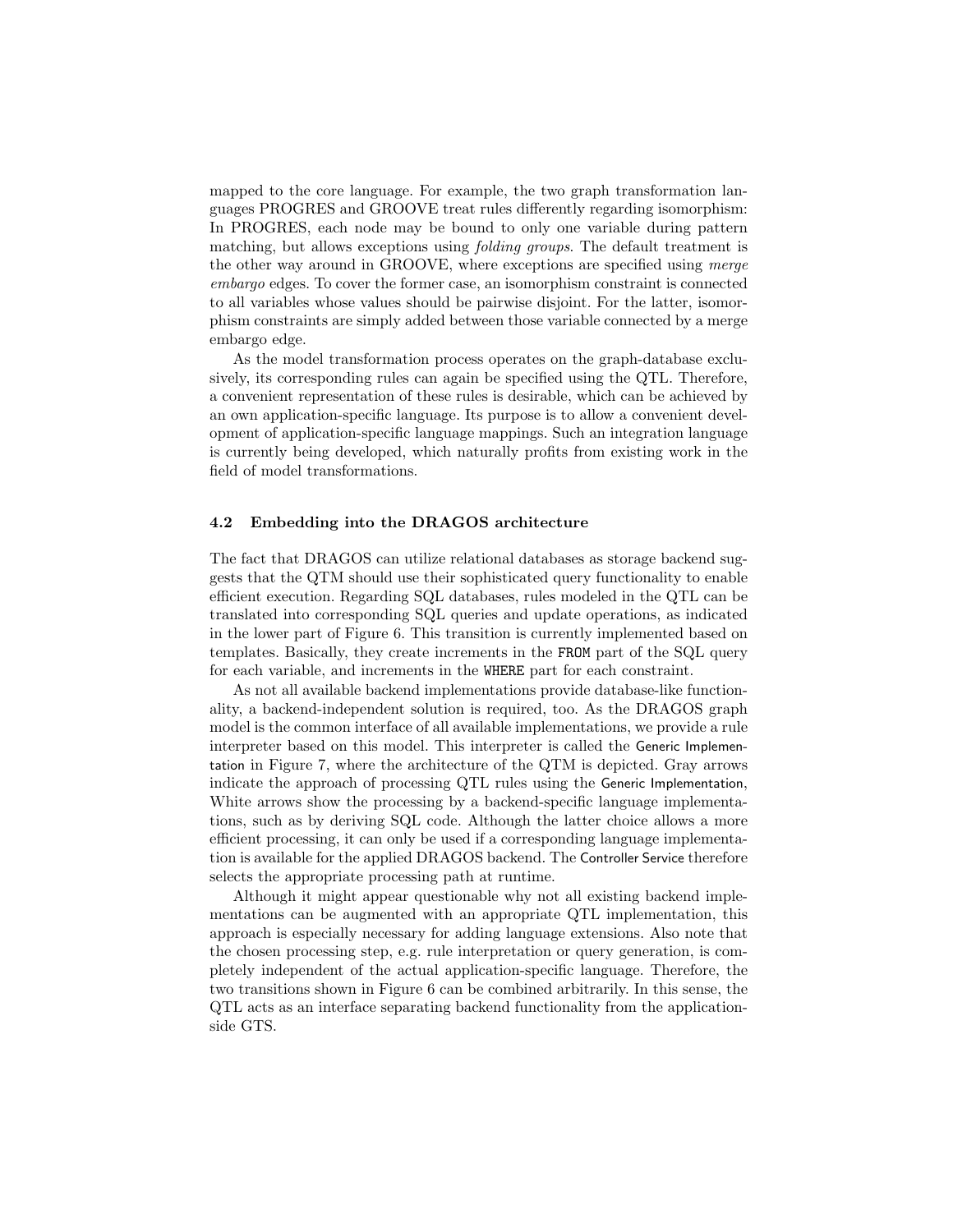

Fig. 7: Extended DRAGOS architecture

#### 4.3 Adding language extensions

The mapping of rules from an application-specific language to QTL usually cannot be represented directly, causing the required mapping to become complex and hard to read. Although this might be acceptable for supporting a single graph language, the developed mapping cannot be re-used for other applicationspecific languages. Therefore, we offer to *extend* the core language by additional language constructs by defining new constraint classes or operator classes. However, the core graph model cannot be extended by additional variable classes, as this would require adaptations to existing constraints and operators. In contrast, constraints and operators only refer to their attached variables, so new types of these elements can be added without effecting existing ones.

Basically, we offer two options to implement added constraint and operator classes: First, an extension of the existing backend-specific implementation of the QTL can be provided, e.g. by generating fragments of SQL code. This choice generally yields the more efficient implementation, as backend functionality can be utilized directly. Regarding the architecture in Figure 7, another column is added which allows to bypass the basic QTL and the DRAGOS graph model. However, this approach would require to implement each language extension for all existing storage backends. Even worse, supporting additional storage backends would, the other way around, require to provide variants for all QTL extensions. Obviously, this tight interrelation is not desirable.

As solution for this dilemma, we provide a second option for implementing language extensions, which is split into two variants: A QTL extension should  $ad$ ditionally be implemented by extending the existing Generic Implementation, thus combining the two approaches of Figure 7: If the utilized storage backend does not provide a corresponding extension implementation, the extension's Generic Implementation can always be used. Nevertheless, the backend-specific QTL implementation can be used to process the remaining parts of the query.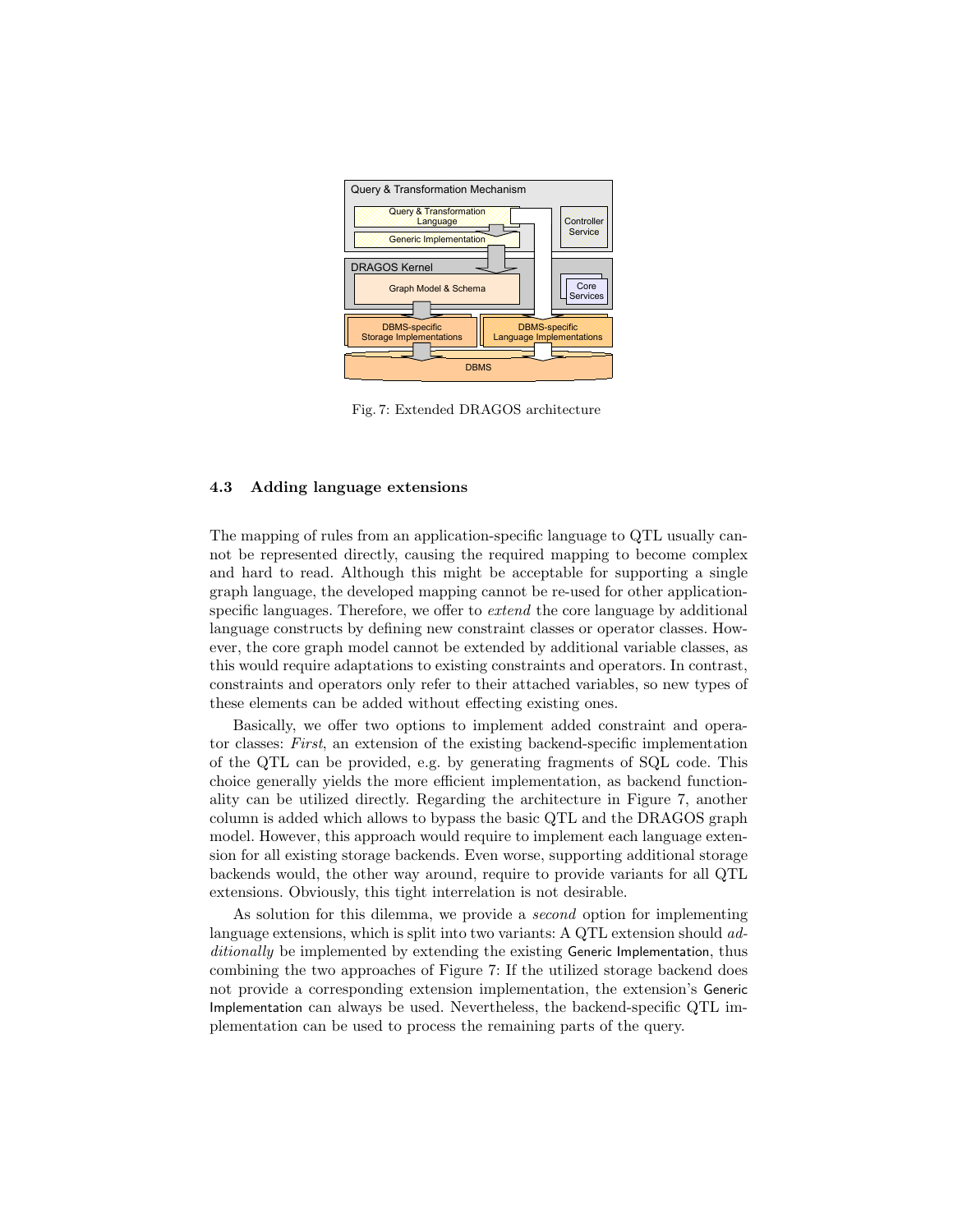In addition, extended language constructs can be reduced to basic QTL constructs by providing a corresponding transformation rule. Using this approach, constructs can be implemented in a transformation-based way, in contrast to the programmed approach discussed above. The strictly graph-based representation of query and transformation rules provide a sound basis for such a high-level extension mechanism. As we cannot introduce this aspect of the QTL in detail here, the reader is referred to [6], where the model-based extension mechanism is elaborated in detail.

#### 4.4 Experimental evaluation

To conclude the presentation of the QTM, we present initial performance comparison against DRAGOS and its predecessor, GRAS [7]. The original GRAS (GRAph Storage) database had been developed at our department since the late eighties. A replacement of the GRAS system became necessary because its tight platform dependency and severe restrictions on both the number of manageable graph entities and the total amount of stored attribute values. As DRA-GOS relies on existing solutions like relational databases as graph storage, the amount of manageable data is only limited by the underlying storage backend. This limit is sufficiently high in common relational databases, e.g. PostgreSQL restricts tables to 32 terabytes.

The obvious disadvantage of the DRAGOS approach is the immanent performance penalty, as each atomic graph operation is implemented by at least one SQL statement. Comparisons of real-world examples indicate a factor of around 1 : 12 relating GRAS to DRAGOS operating only on the in-memory storage, which does not provide transactions support. Using PostgreSQL as transactional storage backend, the factor increases up to  $1:120$ . The reason for this massive overhead is that the DRAGOS architecture does not allow the adequate use of complex query mechanisms, such as SQL. In fact, only a limited amount of simple statements are used to query the storage facility.

The QTM introduced in this paper, however relieves this architectural disadvantage, as complex graph patterns can be transformed into backend-specific queries. Initial experiments underline this thesis, as shown in Figure 8: We measured the required time to test for circles of a given size (3 resp. 10) in an n-complete graph, comparing the SQL code generated from the QTM, DRA-GOS operating on PostgreSQL, and GRAS. All tests were run on a 3 GHz Intel CPU and 2 GB of main memory, showing the median of several test runs.

We can conclude that GRAS outperforms DRAGOS and the QTM for small queries, although results become less clear for larger ones. Interestingly, although DRAGOS and GRAS are controlled by comparably generated (and optimized) code, time consumption behaves differently for these systems: For small queries, the required time remains almost constant with larger graphs for GRAS, whereas it noticeably increases for DRAGOS. The QTM approach performs quite good, given its early stage of development. For larger queries, the PostgreSQL query optimizer does not seem to derive optimal search plans, which needs to be addressed to improve the QTM performance. It should be noted that the specific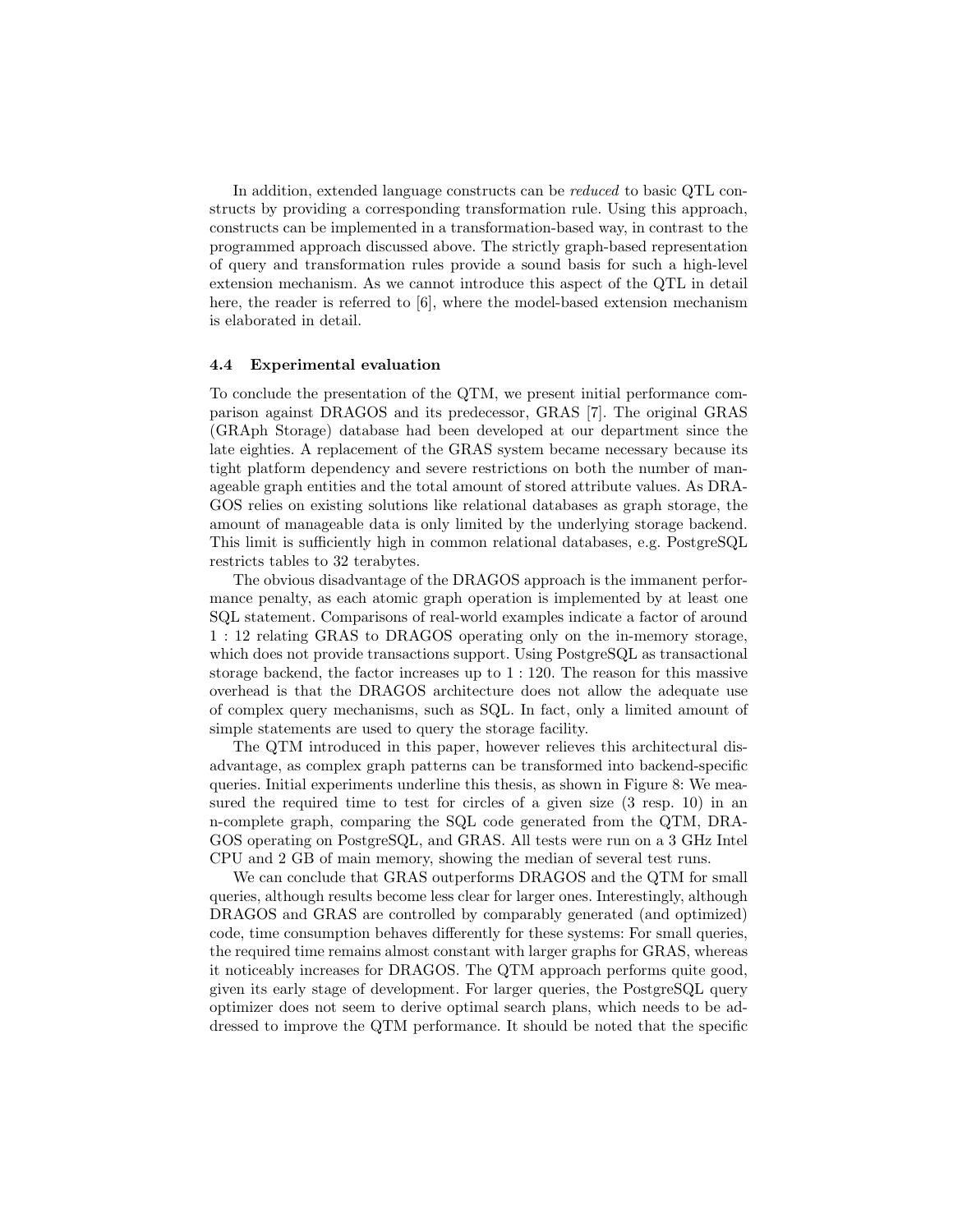

Fig. 8: Timings for querying n-complete graphs (microseconds, logarithmic scale)

results of GRAS varied significantly for the large query, so the overall result is less reliable.

Unfortunately, the generation of SQL-code from the QTL is not fully implemented up to now, so that standardized comparisons, e.g. presented in [8], could not be performed. Once the implementation reaches a proper level, we will also evaluate the performance impact on real-world scenarios, such as model transformations.

## 5 Related Work

This section covers comparisons to existing work, considering model repositories, graph transformations, and related optimization techniques.

Model repositories. Besides being designed as graph-oriented database, DRA-GOS can be considered a model repository or data binding tool as well. Both aspects are covered by a wealth of existing standards and tools. An example for such a tool is the Universal Data Model (UDM) [9]. In contrast to DRAGOS, which uses a complex core graph model for data representation, UDM relies on a limited set of base classes. However, UDM is able to generate APIs from provided metadata, such as UML class diagrams, to allow convenient and type-safe use by developers. Such functionality is currently not provided for DRAGOS, although code-generating graph transformation tools can be applied for this purpose. Similar to DRAGOS, the UDM environment provides persistent storage using databases through the Generic Modeling Environment (GME) [10]. UDM does not incorporate a model processing engine, but can be used by the GReAT transformation engine [11].

Graph transformations on relational databases. Implementing GTS on established relational databases has been presented initially by the authors of [12]. Basically, the authors transform a graph schema to a set of database relations, and implement pattern matching by deriving views on these tables. One difference to our approach is the applied meta-level (M 1), as the DRAGOS graph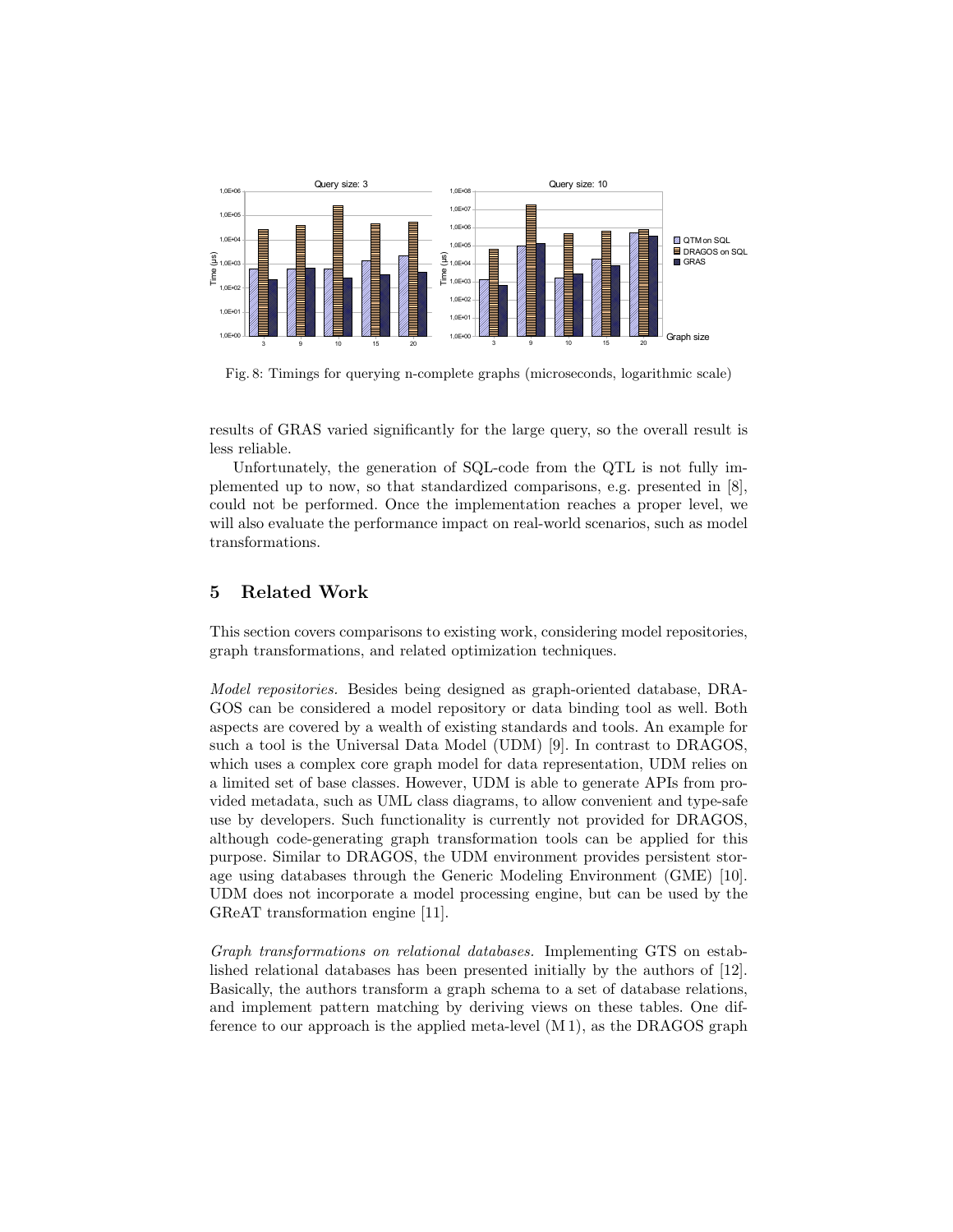model constitutes a common meta model for all applications (thus M 2). Furthermore, we apply the basic idea of generating SQL code in a language-independent environment, with the QTL forming a common basis. The separation between variables, constraints, and operators applied in the QTL is indeed closer to the SQL than traditional graph languages considered by [12], which simplifies the translation process for us.

The authors also mention a specialized query optimizer developed for the applied relational databases, which, unfortunately, is not discussed any further. We agree that an optimizer specialized on graph queries is indeed necessary. Inspection of the internal search plans of the database backend showed that the standard optimizer already prefers table joins with small result sets, e.g. traversing edges instead of global searches over the graph. However, the order of edge traversal is not optimized effectively, which causes inefficient behavior for the larger query discussed above. To relieve this drawback, a specialized query optimizer should adapt results from search-plan driven code generation found in common graph transformation tools.

Optimization techniques. Traditionally, code generated for graph transformation rules is optimized using search plan techniques to find an efficient order of variable assignments. Among others, PROGRES and Fujaba apply this technique in a static environment, i.e. code is generated once before the system is run. This only allows to optimize according to the graph schema, as the actual host graph structure is unknown during code generation. Recently, the authors of [13] proposed an approach to generate differently generated variants of code. Depending on the host graph, an appropriate variant is chosen at runtime.

Our approach is not tied to a code generation step, as transformation rules are stored in the database and executed in a backend-specific way. Storage solutions may decide whether to interpret these rules (e.g. the generic implementation follows this approach) or to generate implementation-specific code (e.g. SQL statements). Nevertheless, our approach still requires search-plan based optimization techniques, as common SQL query optimizers do not recognize incident structures.

Graph transformations based on constraint satisfaction. The DRAGOS Query & Transformation Language is based on the theory of constraint satisfaction problems (CSP) known from the area of artificial intelligence. CSPs are wellsuited to model graph pattern matching by solving the *subgraph-isomorphism* problem [14]. In our work, we aim to implement the Query & Transformation Language based on existing systems, and therefore extensive development of a basic constraint solver is not of crucial importance. This would only improve the generic implementation based on the core graph model, which should be considered as fallback solution only. Instead, we focus on implementations based on sophisticated storage backends like databases.

CSP-like representations of graph transformation rules have also been applied in [5], where search-plan optimization is discussed for such a rule model. As this approach is not concerned with the evaluation of expressions, dynamic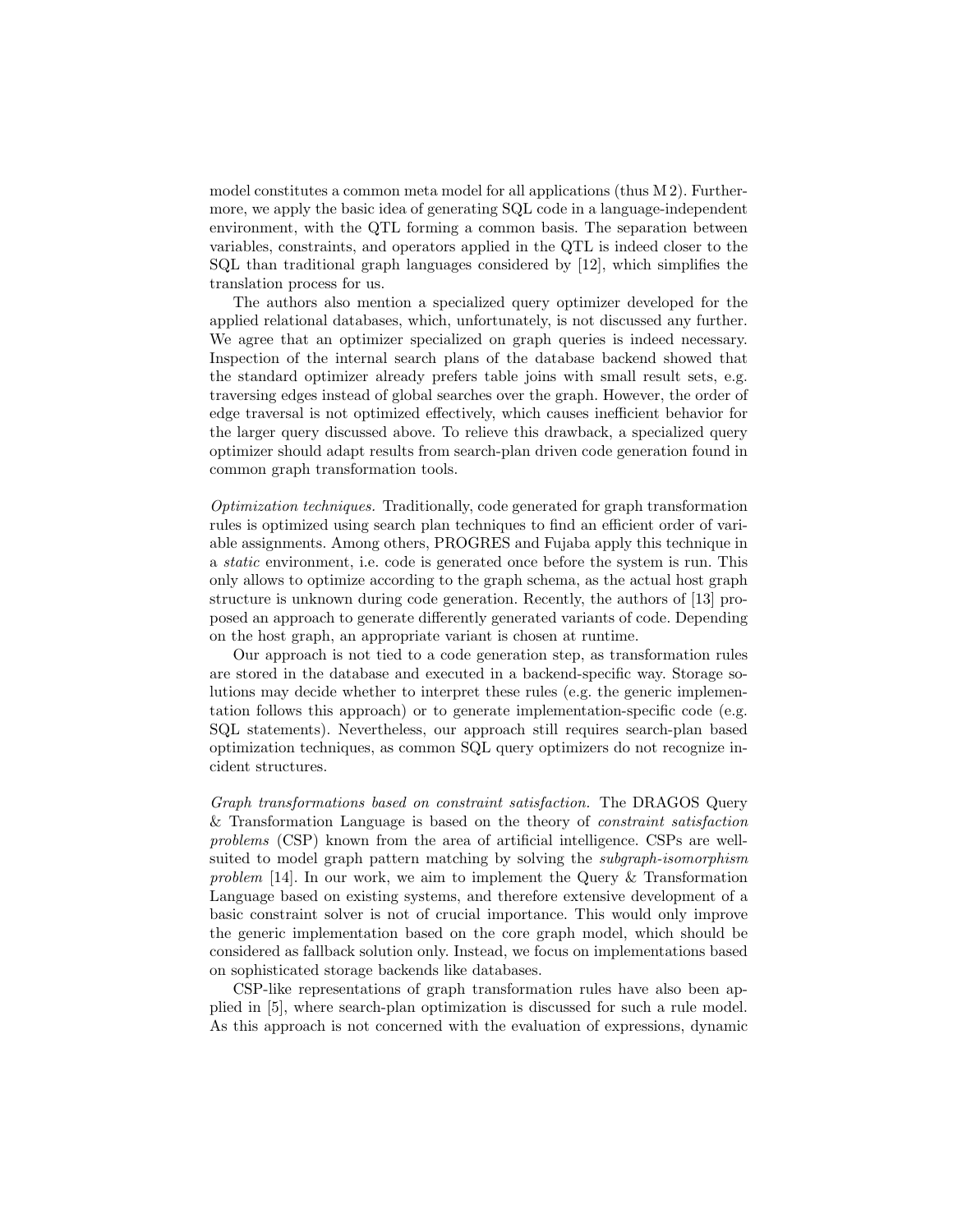aspects such as matches need not to be considered. In contrast, our approach also incorporates matches to model the result of a query. Furthermore, the cited work includes negative application conditions directly into the language, which are treated differently in the QTL [6].

Model transformations. As mentioned in Section 4.1, model transformations are used to map an application-specific language to the DRAGOS Query & Transformation Language. A wide range of languages and tools for model transformations have already been presented in the literature, several of which are compared in [15]. Available approaches differ with regard to expressiveness, concrete representation (textual vs. visual), usage (batch vs. user-interactive), traceability, and directness (uni- vs. bidirectional).

Currently, we investigate in how far existing solutions can be applied in the DRAGOS system. For our purposes, a very simple batch-oriented uni-directional system suffices. However, we did not collect experiences on the required language constructs yet. In the future, commonly required constructs will form a language specifically tailored for modeling language mappings.

Graph transformations for visual programming. Graph transformation languages like PROGRES and Fujaba provide functionality similar to the presented QTL. In fact, both systems can already generate code to store the runtime data persistently using DRAGOS. As discussed in Section 1, this approach leads to inefficient applications because it is only based on atomic operations. In our approach, DRAGOS executes transformation rules itself, either by interpreting or backendspecific code generation.

Projects at our department recently encountered the need for more advanced language constructs in the PROGRES language. However, extending PROGRES not only requires a visual representation, but also an enhanced code generation. Shortcomings in the architecture of the PROGRES environment caused the authors of [16] to embed new language constructs in a pre-processing phase generating the actual PROGRES specification. Again, executing transformation rules inside DRAGOS and embedding language extension therein would lead to a more concise application development.

In contrast to common graph transformation languages, the DRAGOS core language is not feasible for direct use by a specificator. Due to the very low level of abstraction, even simple queries tend to become quite large and hard to read. Therefore, the presented language should not be considered as competitor to existing languages, but as a common core for existing and new ones to build on.

Unified graph languages. Besides the GRAph and Rule CEntered specification language (GRACE) [17] and the Graph Transformation eXchange Language (GTXL) [2], little work can be found on providing a common platform for graph transformations. Probably this is caused by the need to establish a standardized unified language, and persuade tool developers to achieve compliance. We therefore do not try to establish such a standard, but offer a flexible and extensible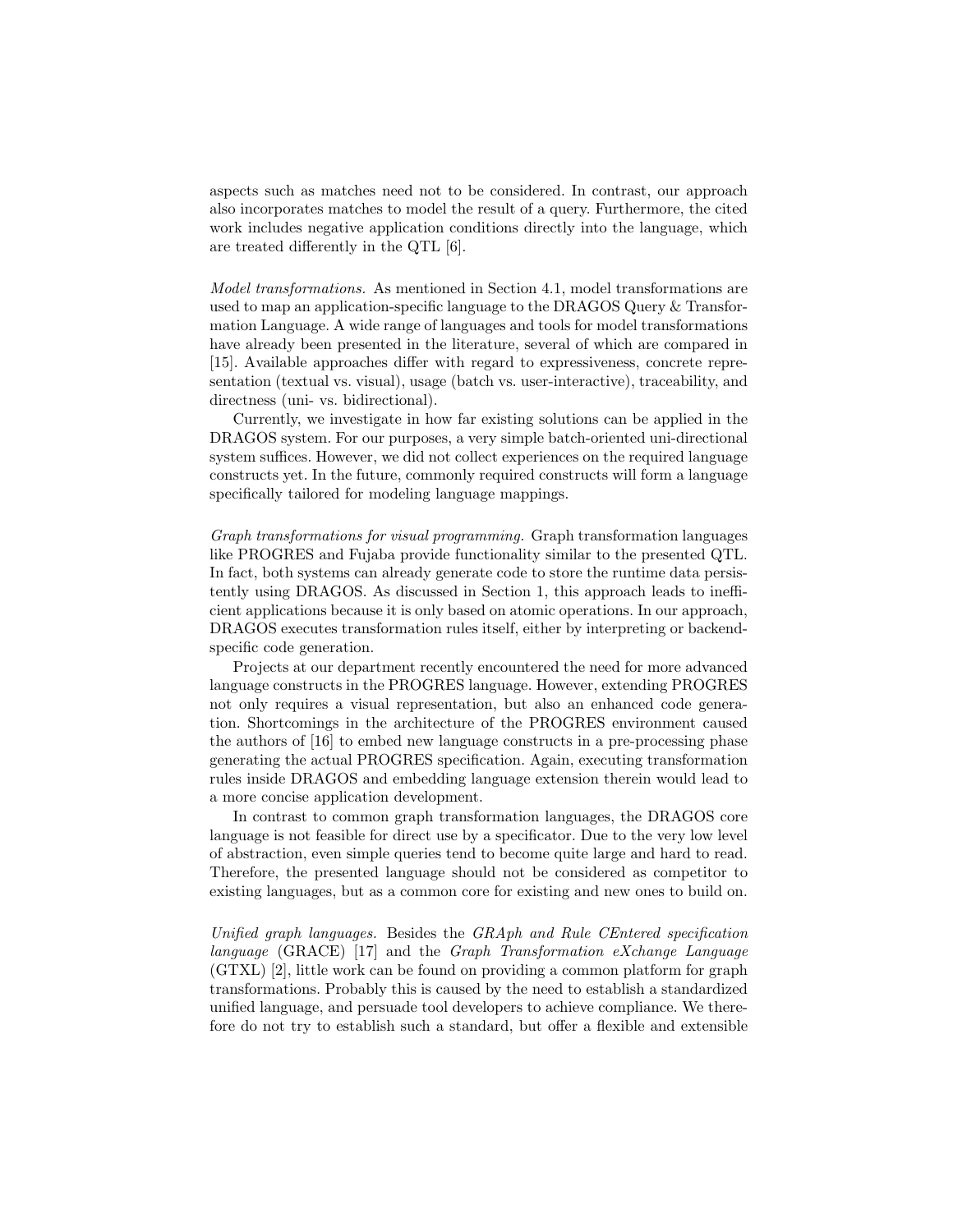base layer. Graph languages are integrated by transforming the rules' ASGs, which allows to use concepts independent from the QTL.

# 6 Conclusion

In this paper, we motivated the need for a QTM in the graph-oriented database DRAGOS. Benefits gained from this mechanism comprise easier use by application developers, a high-level integration of application-specific languages, and a more efficient execution.

The newly developed language is especially designed for extensibility regarding two aspects: First, the core language can be extended by adding new language constructs in the form of constraints or operators. Second, the implementation of the core language may use storage-specific functionality for selected language constructs, and refer to a generic implementation otherwise. Therefore, the language's implementation is extensible, too.

#### Current & Future Work

The core language's expressiveness is currently restricted to graph patterns with a fixed size, hindering its use e.g. for matching path expressions with the Kleene star operator. We therefore offer to dynamically expand a pattern using a template-based mechanism, allowing for recursive queries.

In order to model large-scale graph transformation systems, the interaction between different transformation rules needs to be captured. For this purpose, the introduction of control structures is necessary, e.g. for iterations or conditional branching. Currently, a minimal amount of control structures is being integrated into the core language to support arbitrary graph transformation systems. This is inspired by the results of [18], where the authors show that a very small set of structures suffices. Extended control structures can be supported by a language extension or by a proper mapping of application-specific languages to the core QTL.

In the future, we will investigate how existing approaches to graph transformations can be mapped to the DRAGOS language, such as the algebraic approach or hyper-edge replacement grammars. This way, DRAGOS can serve as a platform to develop new constructs for graph transformation languages by offering a high-level extension mechanism.

#### References

- 1. Böhlen, B.: Specific graph models and their mappings to a common model. Volume 3062 of LNCS., Springer (2004) 45–60
- 2. Lambers, L.: A new version of GTXL. In: Graph-Based Tools (GraBaTs 2004). Volume 127 of Elec. Notes in Theoretical Comp. Sci., Elsevier Science (2004)
- 3. Holt, R., Winter, A., Schürr, A.: GXL: Towards a standard exchange format. In: Proc. of the  $7^{th}$  Working Conference on Reverse Engineering (WCRE), IEEE Computer Society Press (2000) 162–171